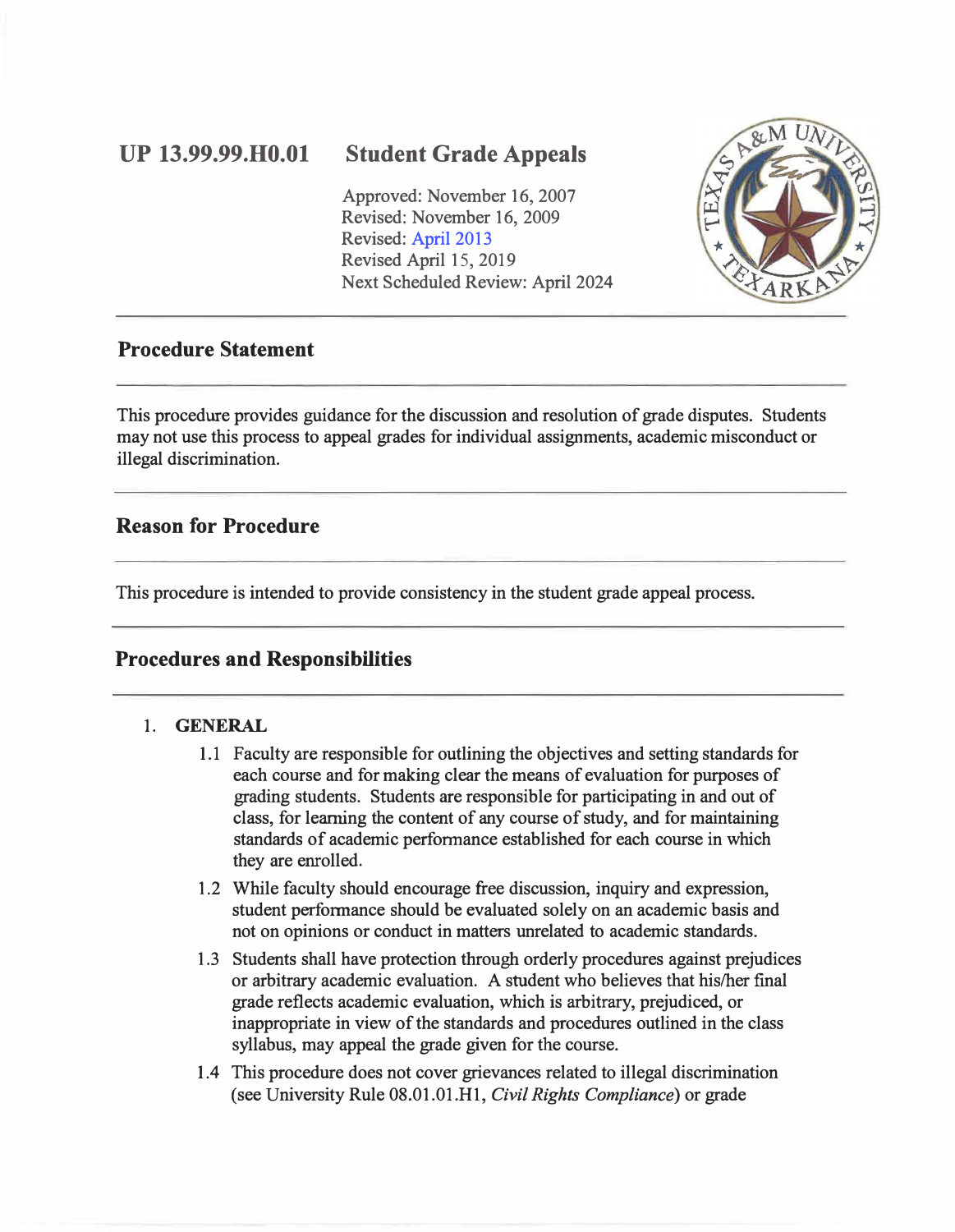disputes that may be affected by academic misconduct or dishonesty.

- 1.5 The burden of proof is on the student to demonstrate the appropriateness of the appeal and a preponderance of the information standard of proof will be used. A preponderance of the information is defined as a standard of proof that indicates that the information provided leads the hearing body to the conclusion that "more likely than not" a violation did or did not occur.
- 1.6 Each college will be responsible for maintaining records of all grade appeals, including collecting and storing files associated with individual appeals. These records must be retained for a period consistent with the Texas A&M System Records Retention Schedule.
- 1. 7 A student appealing a final grade must demonstrate through documentation ( course syllabus, graded homework, etc.) that the instructor
	- 1.7.1 assessed on a basis other than performance;
	- 1.7.2 used standards different from those applied to other students in the same course section; or
	- 1.7.3 made a substantial, unreasonable, and/or unannounced departure from previously articulated standards on the syllabus.

#### 2. **INFORMAL RESOLUTION**

- 2.1 Students who believe their final grade to be unfair must first discuss the matter with the instructor. The student must contact the instructor within ten (10) business days following the beginning of the next regular semester, following the semester in which the disputed grade was earned. If the next semester is a summer term and the instructor is not available, the student may wait and contact the instructor within ten (ten) business days following the beginning of the fall semester. An instructor should make every effort to accommodate the student's schedule if a grade appeal meeting is requested.
- 2.2 If the student believes the matter is not satisfactorily resolved at the student-instructor level, within ten (10) business days, the student should then discuss the complaint with the instructor's coordinator/department head. The coordinator/department head will subsequently meet, if necessary, with the instructor in an attempt to resolve the issue. If successful, or not, the coordinator/department head will issue a written statement of the findings to the student, instructor and Associate Dean/Dean.
- 2.3 If the instructor in the case is the coordinator/department head, the role of this officer will be assumed by the Associate Dean/Dean.

#### 3. **FORMAL RESOLUTION**

If the student remains dissatisfied after meeting with the coordinator/department head, he/she may file a formal, written appeal with the appropriate College Dean within ten (10) business days following the meeting with the instructor. The student must utilize the *[Grade Appeal](www.tamut.edu/About/Administration/About/Rules/Grade_Appeal_Petition_Form.pdf) [Petition Form](www.tamut.edu/About/Administration/About/Rules/Grade_Appeal_Petition_Form.pdf)* found in the Appendix of this procedure. The Dean shall send a copy of the written appeal to the instructor as soon as practicable but no later than three (3) business days after receiving the formal appeal.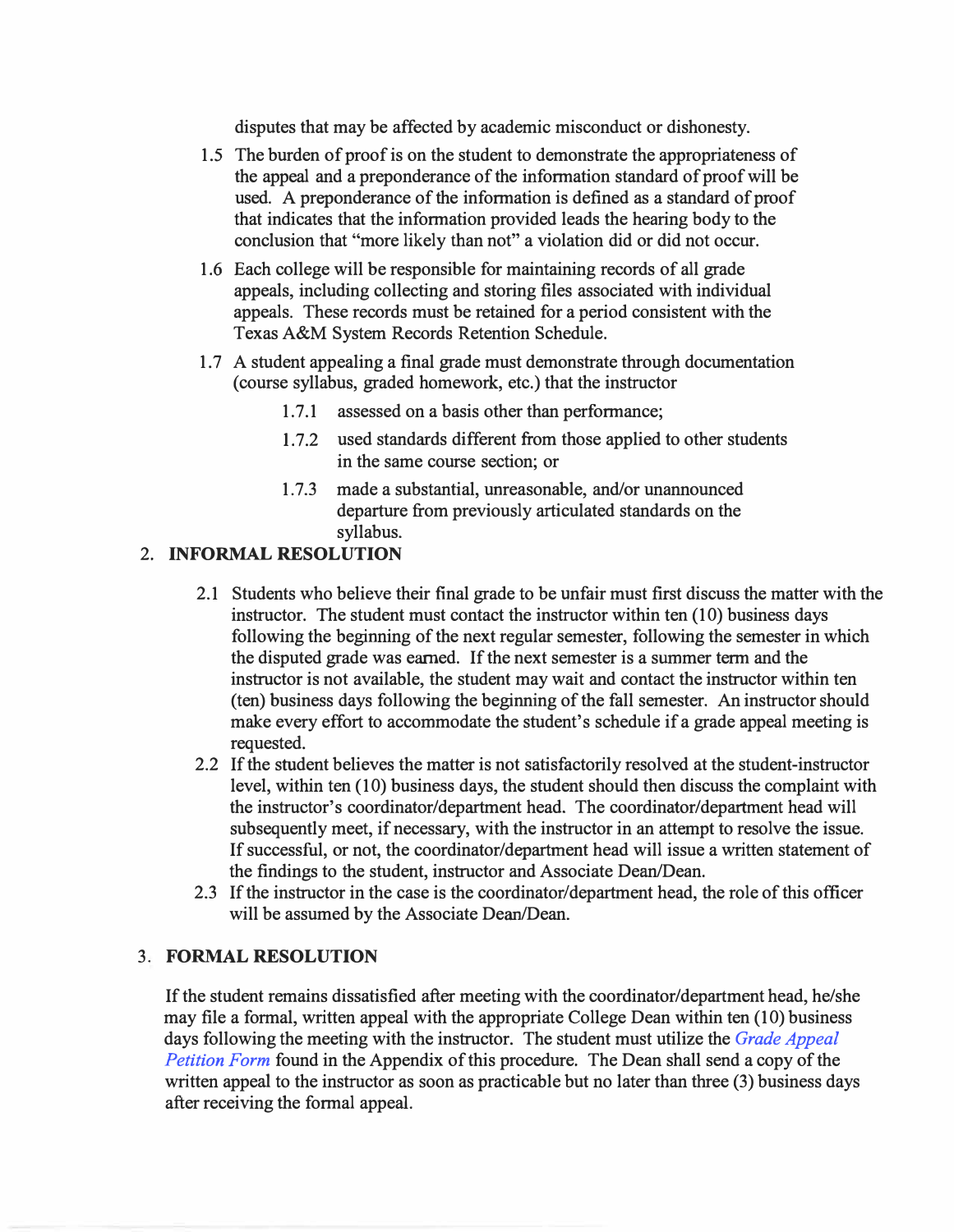- 3.1 The written appeal must:
	- Identify and provide a thorough explanation of the  $3.1.1$ complaint
	- 3.1.2 Define the basis of the complaint
	- 3.1.3 Identify the desired outcome
	- 3.1.4 Attach any appropriate documentation to support the appeal
	- 3.1.5 Provide contact information including email address, cell and home phone numbers, and current address
- 3.2 Within ten (10) business days of receiving a copy of the student's written appeal, the instructor shall provide a written response, including supporting documentation, to the College Dean.
	- $3.2.1$ Within ten (10) business days, the College Dean will establish a grade hearing committee to render a recommendation regarding the grade appeal.
		- 3.2.1.1 The Grade Appeal Committee shall be an ad hoc committee comprised of two students who are members of the Student Government Association (SGA), three faculty (two from the college of the appeal and one from the other college). and the Assistant Vice President of Student Affairs, the latter of whom will be a non-voting member. All appointees will be recommended by the College Dean and confirmed by the Provost and Vice President for Academic Affairs (Provost/VPAA) who shall appoint the committee chair.
		- 3.2.1.2 The College Dean will forward all written documentation to the chair of the committee. Only evidence that is presented with the written appeal will be considered.
		- 3.2.1.3 The grade appeal hearing must be held within twenty (20) business days of the committee chair's receipt of the written appeal from the College Dean. If the twenty (20) business day time period falls during the summer semester when instructors may not be available, the grade hearing must be scheduled within ten (10) business days of the first day of class of the fall semester.
		- 3.2.1.4 The chair of the Grade Appeal Committee will serve as the facilitator of the hearing. The committee will provide a written recommendation to the College Dean within 24 hours of the conclusion of the hearing.
	- After the College Dean has reviewed the student's written  $3.2.2$ appeal, the instructor's written statement, and the recommendation of the Grade Appeal Committee, he/she will make a decision.
		- 3.2.2.1 The College Dean will provide a written statement documenting his/her decision to the student, the chair of